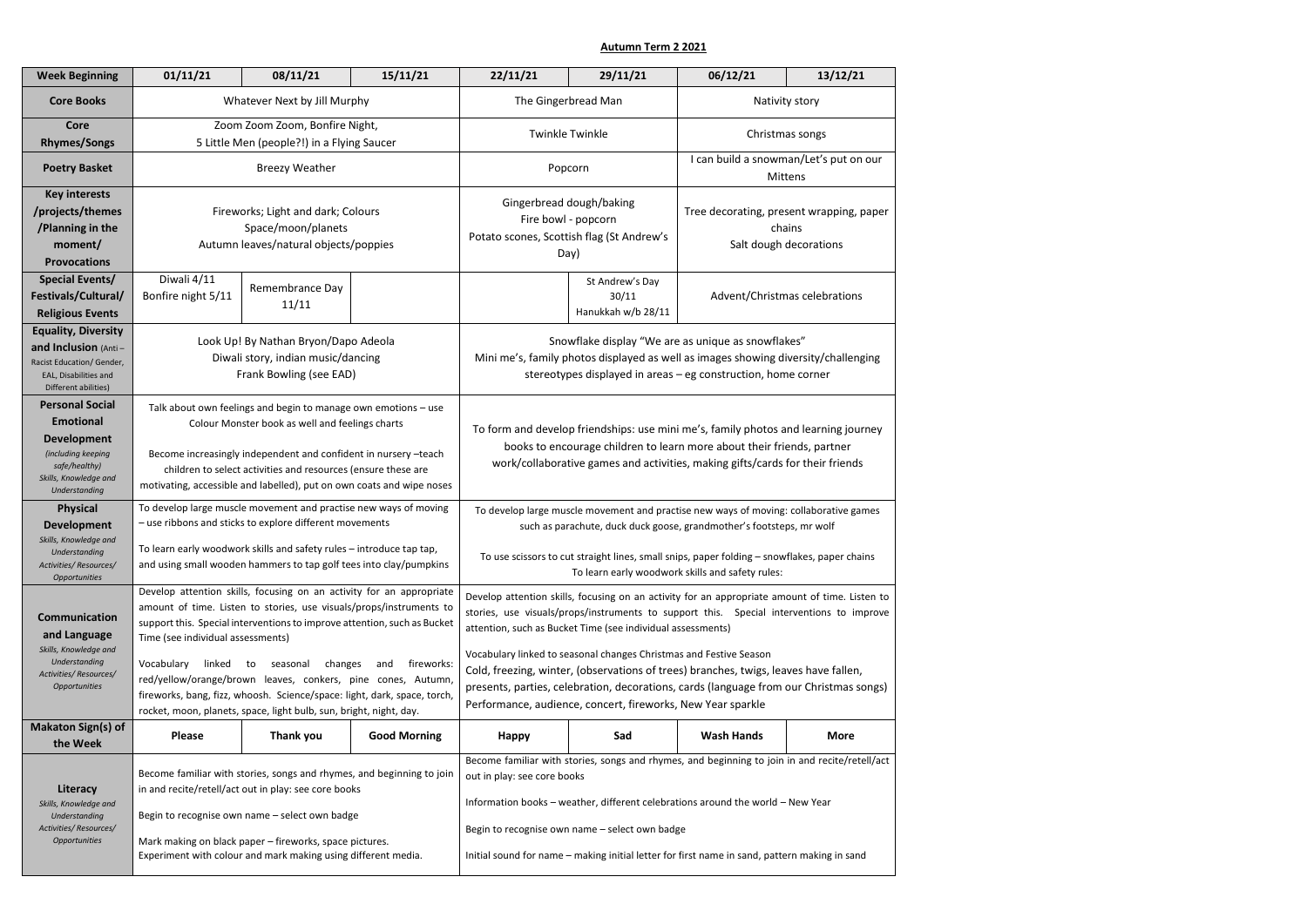|                                                                                                                                             |                                                                                                                                                                                                                                                                                                                                                                                                                                                                                                                                                                                                                                                                                                                                                                          | <b>Helicopter Stories</b>                                                                                                                                                                                                                                                                                                                                                                                            |  |  |  |  |  |
|---------------------------------------------------------------------------------------------------------------------------------------------|--------------------------------------------------------------------------------------------------------------------------------------------------------------------------------------------------------------------------------------------------------------------------------------------------------------------------------------------------------------------------------------------------------------------------------------------------------------------------------------------------------------------------------------------------------------------------------------------------------------------------------------------------------------------------------------------------------------------------------------------------------------------------|----------------------------------------------------------------------------------------------------------------------------------------------------------------------------------------------------------------------------------------------------------------------------------------------------------------------------------------------------------------------------------------------------------------------|--|--|--|--|--|
|                                                                                                                                             |                                                                                                                                                                                                                                                                                                                                                                                                                                                                                                                                                                                                                                                                                                                                                                          | Mark-making for a purpose: Letters to Santa (by 10 <sup>th</sup> Dec), Christmas lists, cards<br>Line creature?                                                                                                                                                                                                                                                                                                      |  |  |  |  |  |
| <b>Mathematics</b><br>Skills, Knowledge and<br>Understanding<br>Activities/Resources/<br><b>Opportunities</b>                               | Counting songs - 5 Little Men (people?!) in a Flying Saucer<br>Develop fast recognition of up to 3 objects (Subitising)<br>Pattern and shape using natural seasonal objects - pumpkins,<br>leaves, conkers, acorns etc                                                                                                                                                                                                                                                                                                                                                                                                                                                                                                                                                   | Comparing shape and size when wrapping boxes/objects                                                                                                                                                                                                                                                                                                                                                                 |  |  |  |  |  |
| <b>Understanding the</b><br>World<br>Skills, Knowledge and<br>Understanding<br>Activities/Resources/<br><b>Opportunities</b>                | Celebrating similarities and differences between people/families through Books/magazines/<br>Celebrating similarities and differences between people/families<br>photos/ resources reflecting diversity and challenge stereotypes. Food, music, clothes from<br>Investigating what light can do using light box, projector, dark tent,<br>other cultures. Learn greetings/songs in children's home languages and these languages<br>torches, candle light (Diwali)<br>displayed around the nursery.<br>Colour, pattern using seasonal natural objects, coloured dough<br>Plant Spring bulbs - eg daffodils, tulips, crocuses, snowdrops<br>Celebrating/respecting special days for people from different religions. Look at information<br>books different celebrations. |                                                                                                                                                                                                                                                                                                                                                                                                                      |  |  |  |  |  |
| <b>Expressive Arts and</b><br><b>Design</b><br>Skills, Knowledge and<br>Understanding<br>Activities/Resources/<br><b>Letters and Sounds</b> | Exploring colour and paint effects in large scale (eg splattering,<br>dripping, spraying) through firework painting and Frank Bowling<br>Indian music and dance – ribbon dancing/fireworks<br>Autumn collage<br>Alliteration - I Spy names, silly soup                                                                                                                                                                                                                                                                                                                                                                                                                                                                                                                   | Enjoy and take part in action songs, such as 'Twinkle, Twinkle Little Star'. To remember and sing<br>entire songs and create their own. Learn songs in other languages?<br>Develop role-play based on families/home experiences<br>Salt dough Christmas Celebrations -<br>Christmas Cards – Christmas trees, snowmen,<br>Instrumental sounds - which instrument, making shakers, enlivening stories, noisy neighbour |  |  |  |  |  |
| <b>Other</b>                                                                                                                                |                                                                                                                                                                                                                                                                                                                                                                                                                                                                                                                                                                                                                                                                                                                                                                          | Parent conference<br>day 24/11                                                                                                                                                                                                                                                                                                                                                                                       |  |  |  |  |  |